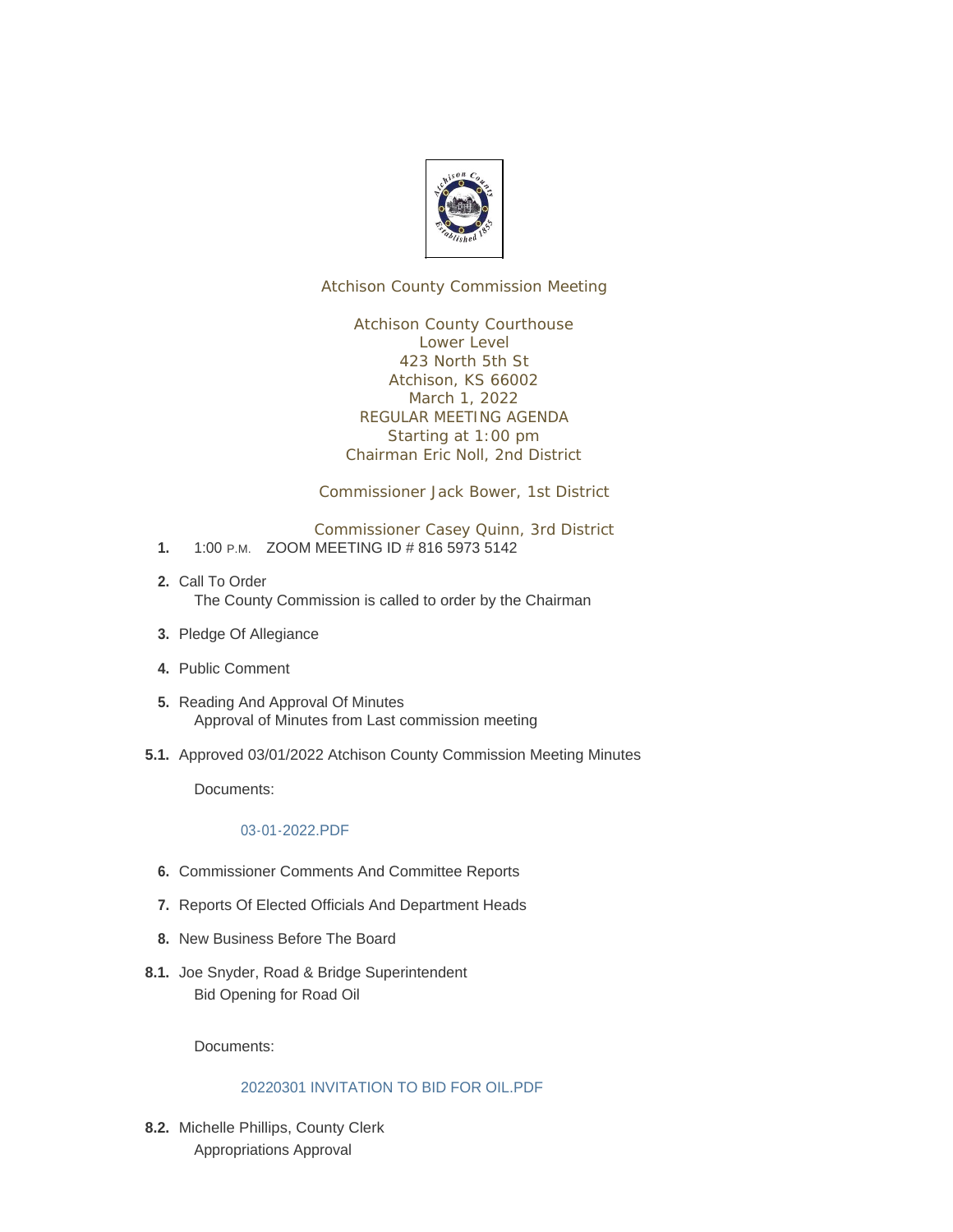- 9. Old Or Unfinished Business Before The Board
- 10. County Counselor Updates
- Executive Sessions ( Time Reserved For Executive Sessions) **11.**
- 12. Presentation And Approval Of Claims
- 13. Presentation Of Petitions, Memorials, And Remonstrances
- 14. Introduction And Consideration Of Resolutions
- 14.1. Mark Wilson, Project Manager Resolution for Uniform Guidance
	- 15. Notices And Communications
	- 16. Public Comment
	- 17. Adjournment
	- 18. Zoom Details

**Atchison County will be limiting public access to all Atchison County departments and offices to take preventative measures designed to reduce the spread of the Coronavirus illness. We are making arrangements to adjust services to be in the best interest of the employees and citizens of Atchison County and following the interim guidance as provided by KDHE and the CDC. The Atchison County Board of County Commission meetings will be utilizing Zoom to meet the Kansas Open Meetings Act. Members of the public can connect to the meetings via smart phone, or computer connections. The meeting ID number will be listed on the corresponding agenda. Members of the public can attend the BOCC meeting in-person; however, we urge and encourage all citizens to take active steps to prevent the spread of COVID-19. If you have any symptoms similar to the flu, including fever, cough or shortness of breath, please do not attend until symptoms have subsided and you have been fever-free for 24 hours.**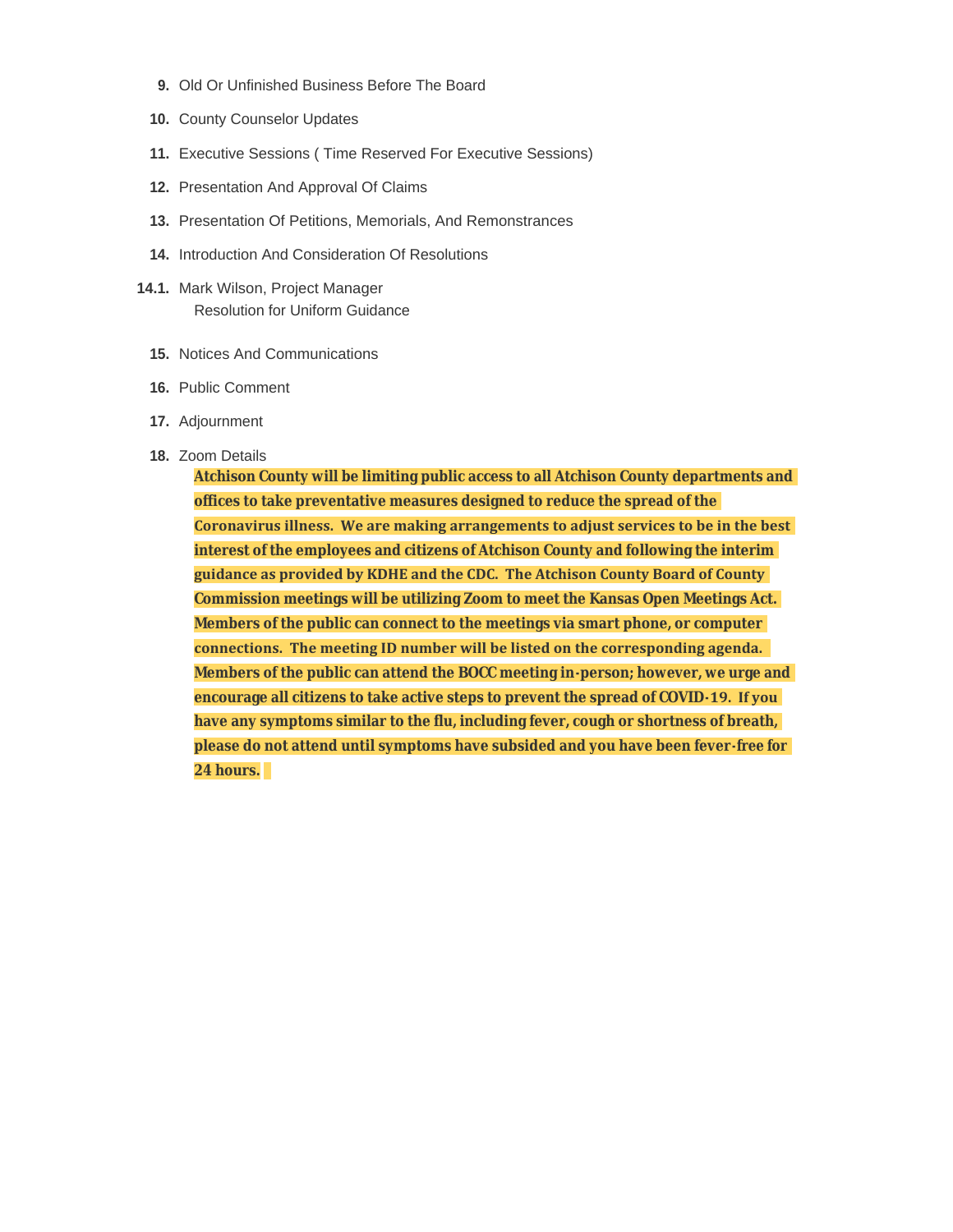#### **Tuesday, March 1, 2022**

Pursuant to the law, the Atchison County Commission Board met in Regular Session at 1:00 PM at the Atchison County Courthouse, Lower Level, 423 N 5<sup>th</sup> St., Atchison, KS. A link to the meeting was made available to the public prior to the meeting. In addition, public attendance was available for the Commission meeting at the Atchison County Courthouse, Lower Level,  $423$  N  $5<sup>th</sup>$  St., Atchison, KS. Chairman Eric Noll called the meeting to order with Commissioner Casey Quinn, Commissioner Jack Bower, and County Counselor Patrick Henderson present for the meeting. Michelle Phillips, County Clerk recorded the minutes.

The Board recited the pledge of allegiance to start the meeting.

#### **\*Public Comment:**

Dan Brox appeared before the Board to talk about a bridge located on his property. Mr. Brox feels the bridge is too narrow for farm equipment to travel across in order to properly farm his property. Bill Falk, Shannon Township Treasurer, appeared to speak on behalf of Mr. Brox. The Board told both Mr. Brox, and Mr. Falk that the County has a priority to fix all the structure critical bridges in the County prior to replacing or adding on to bridges that are in better shape. Commissioner Quinn offered assistance to help find a solution to the issue. Joe Snyder, Road and Bridge Superintendent, also offered help in finding a solution and will would look into a couple options to get back with the Board. Commissioner Quinn mentioned; that at this time, she would not look at spending County money on bridges that are in good shape since there are so many that need attention.

## **\*Reading and Approval of Minutes:**

Minutes of the February 22, 2022 meeting were reviewed with no corrections noted. Commissioner Quinn made the motion to approve the minutes as presented. Commissioner Bower seconded the motion. Chairman Noll called for a vote, all voted aye. The motion passed 3-0.

## **\*Commissioner Comments and Committee Reports**

Commissioner Bower asked everyone to continue to pray for those ravaged by the war in Ukraine.

Commissioner Quinn mentioned that Martha Smith and Pat Toby of Northeast Kansas Environmental Services appeared before the Board during the work session. Martha introduced Pat, as the new Environmental Health Specialist. Martha spoke of the process all nuisance cases go through, and gave an update on some of the most recent cases.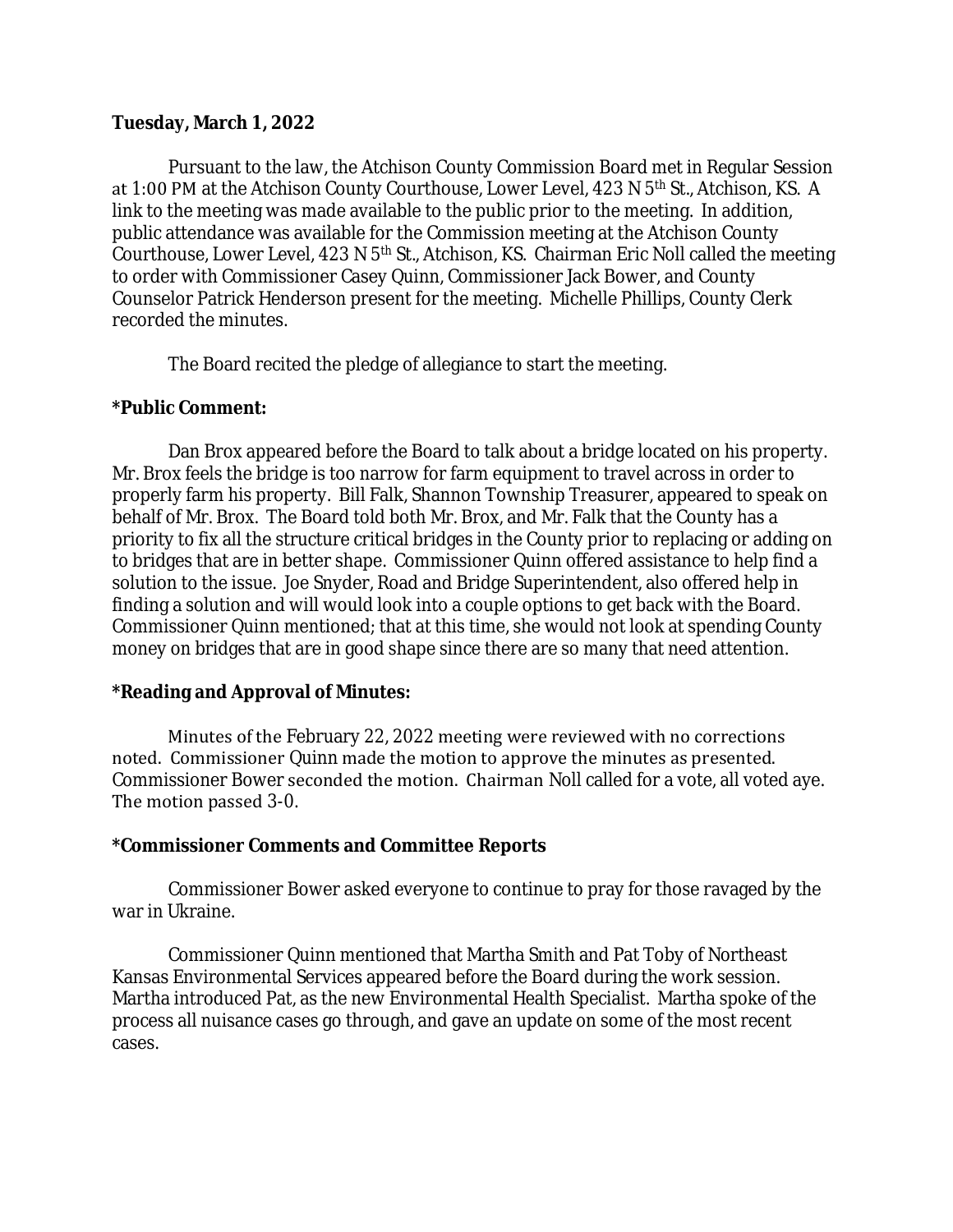Chairman Noll reminded everyone that Severe Weather Awareness Week is March 7-11. Chairman Noll wanted everyone to stay informed and get your radios ready for severe weather.

## **\*New Business Before the Board:**

Joe Snyder, Road & Bridge Superintendent, appeared before the Board to open bids for CRS-1HP Road Oil for the 2022 year. There were two bids submitted to the County Clerk prior to the deadline. The bids were as follows:

| Name of Bidding Agent           | City            | <b>Product</b> | Cost            |
|---------------------------------|-----------------|----------------|-----------------|
| Vance Brothers                  | Kansas City, MO | CRS-1HP        | 2.39 per gallon |
| Ergon Asphalt & Emulsions, Inc. | Kansas City, KS | CRS-1HP        | 2.78 per gallon |

Superintendent Snyder mentioned this bid would be approximately 170,000 gallons of CRS-1HP that would cover approximately 30 miles of chip and seal. Superintendent Snyder mentioned that both bids had some type of pump charge and freight associated with it; however, recommended approving the low bid from Vance Brothers. Commissioner Bower made a motion to approve the bid from Vance Brothers of Kansas City, MO. Commissioner Quinn seconded the motion. Chairman Noll called for a vote, all voted aye. The motion passed 3-0.

Chairman Noll mentioned that Michelle Phillips, County Clerk, presented the Board with the first payment of the County appropriations. These were approved during the 2022 Budget approval.

## **\*County Counselor Updates:**

There were no County Counselor updates.

## **\*Public Comment:**

There were no public comments.

Chairman Noll stated that the Resolution for Uniform Guidance that was on the agenda will be moved to next Tuesday, March 8, 2022, to allow the Board to review the document.

Add, abate, escapes for real estate and personal property taxes were presented to be approved.

Bills were presented to be signed.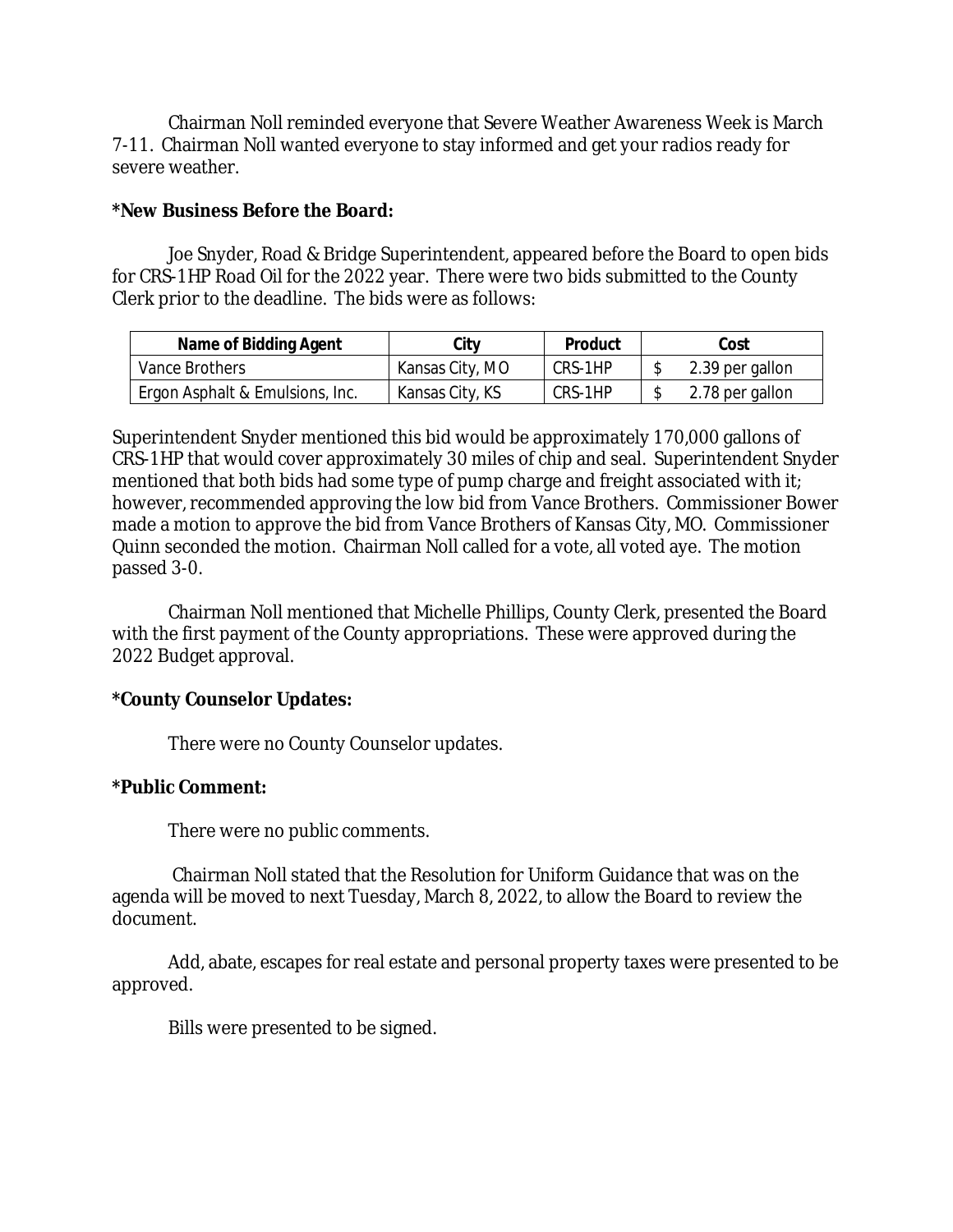Commissioner Bower made the motion to adjourn at 1:56 pm. Commissioner Quinn seconded the motion. Chairman Noll called for a vote, all voted aye. The motion passed 3- 0.

\*Note: Once approved these minutes will be the official minutes of the Board of County Commissioners. Regular meetings of the Board of County Commissioners are video-recorded. The video of these meeting is generally available for supplementation of the minutes. The videos can be located under the Government tab at www.atchisoncountyks.org.

Attest: Michelle Phillips, County Clerk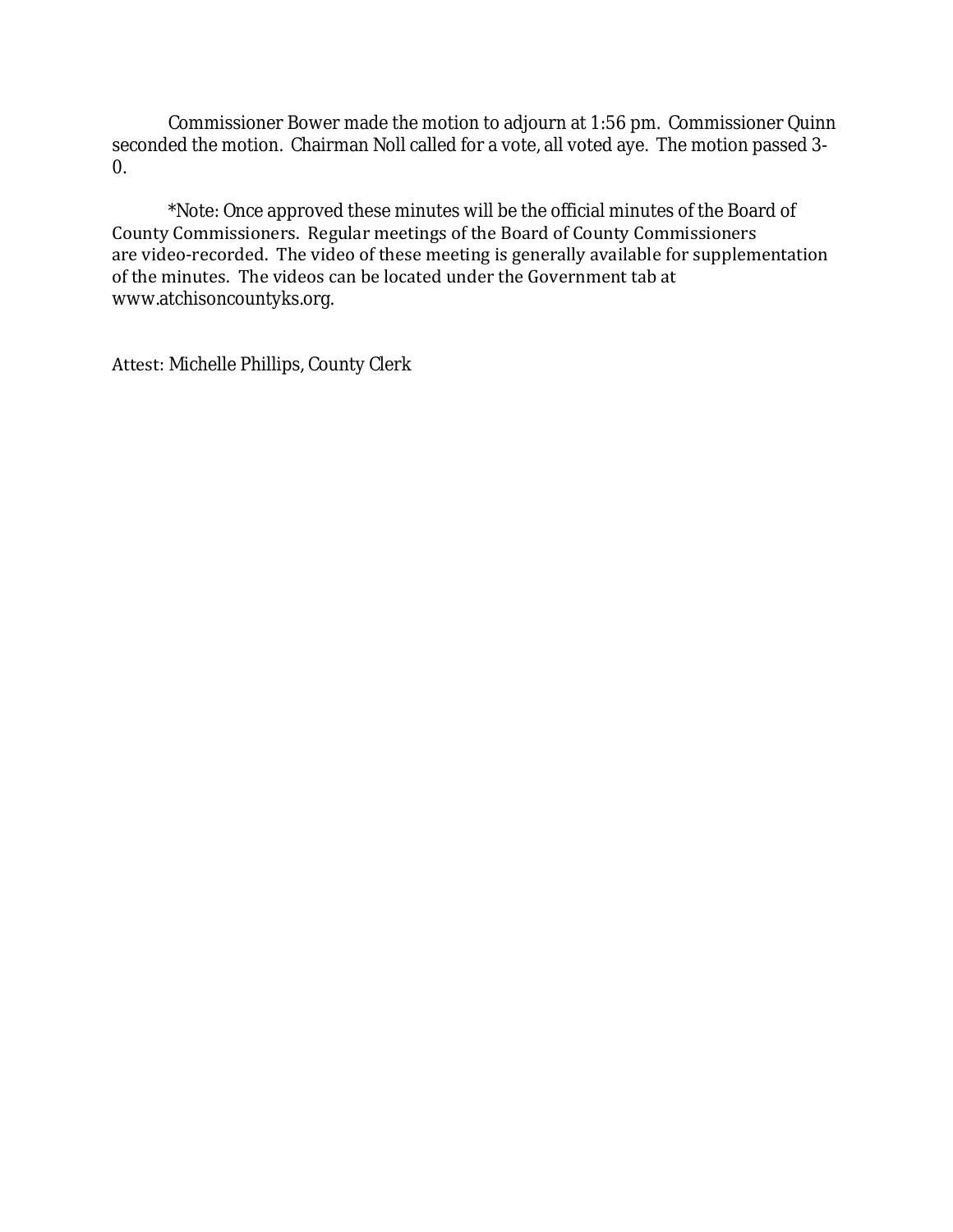

## **Invitation to Bid**

# **Oil 2022**

February 15, 2022

Atchison County, Kansas (hereinafter referred to as "County") is seeking to obtain bids from qualified vendors to provide oil for the County's annual requirements. Carefully review this Invitation to Bid. It provides specific technical information necessary to aid participating firms in formulating a thorough response. Should you elect to participate, submit your sealed bid to:

**Atchison County Clerk 423 N. Fifth St. Atchison, KS 66002**

Bids are due NO LATER THAN February 28th, at 5:00 P.M. Delivered responses should be sealed and clearly labeled "**Atchison County 2022 Oil"**. Electronic bid responses, late bid responses or incomplete bid responses will not be accepted and will not receive consideration for final award. Bid responses will be acknowledged and read into record at bid opening which will occur on March 1st, 2022 during Atchison County Commission meeting.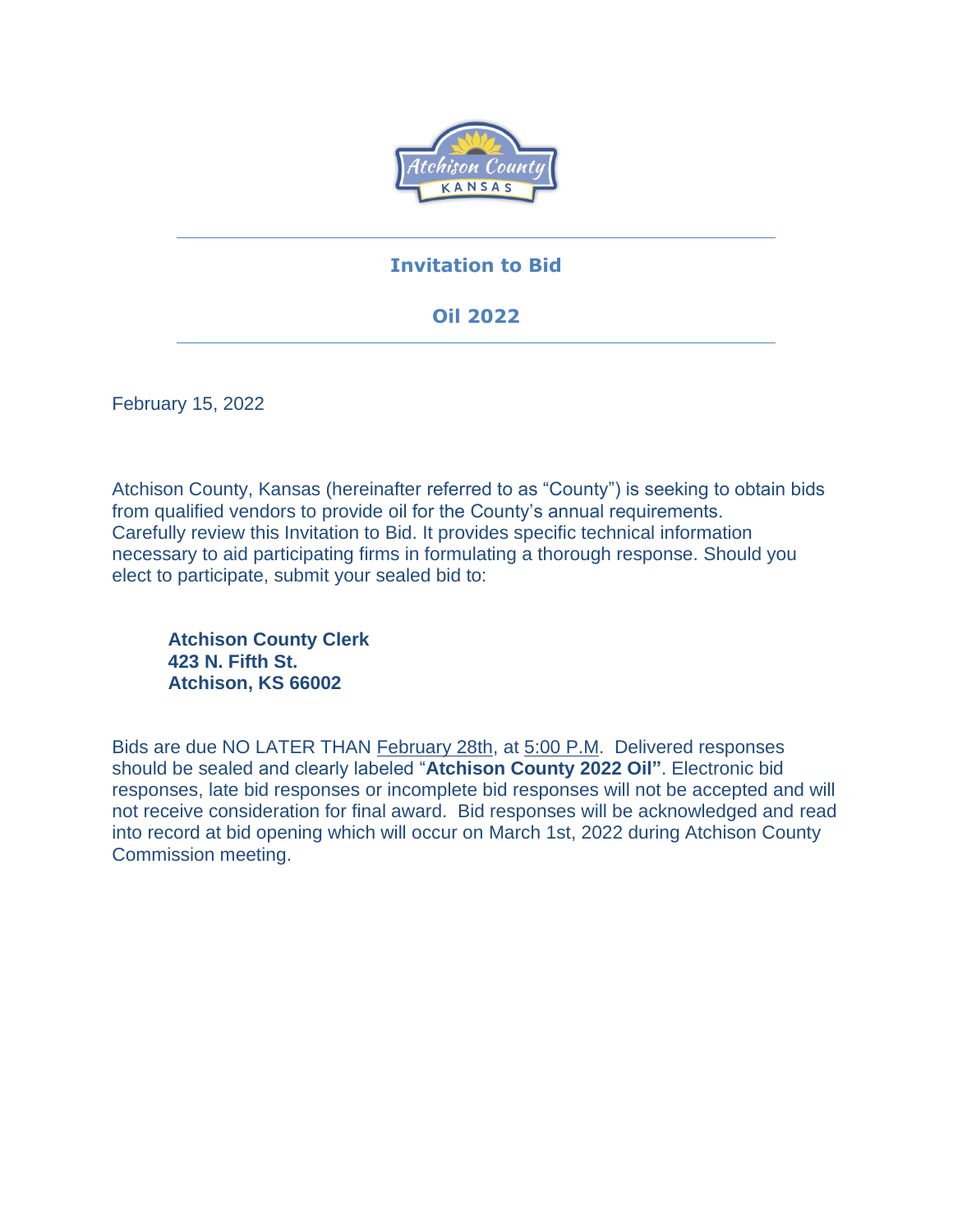## **Oil to be supplied:**

CRS-1HP (approx. 170,000 gallons)

Price will include delivery of CRS-1HP to jobsite in Atchison County, Kansas.

Price will include four (4) hours free unload time and include pump charge.

Accepted oil bid pricing shall be good from January 1, 2022 until September 30, 2022.

## **BID CONDITIONS**:

In submitting a response to this Invitation to Bid, vendors hereby understand and agree to the following:

- 1. The Vendor shall make delivery of the product as requested by County. All deliveries shall be made within 48 hours after the order is placed. If deliveries cannot be made within the needed time requirement, the County reserves the right to purchase oil on the open or spot market, at Vendor's expense.
- 2. Oil deliveries will be made to various points throughout Atchison County. Materials must include freight and pump off charges to Atchison County and trucks must be equipped with pumps to transfer to County's tanker. Prices will be good through September 30, 2022.
- 3. The Vendor shall have an established, ongoing, oil spill prevention plan and procedure to follow in the event there is an accidental spill. In case of a spill or over fill, the firm's employee shall immediately verbally notify a County employee at the site and call the superintendent, 913-804-6120. In addition, a written follow-up root cause investigation report shall be delivered to County within 48 hours. This report shall contain preventative measures implemented to avoid such events in the future.
- 4. Vendor will provide a Material Safety Data Sheet for all oils bid.
- 5. All oil products shall be guaranteed against causing any damage to equipment resulting from proper use of the product.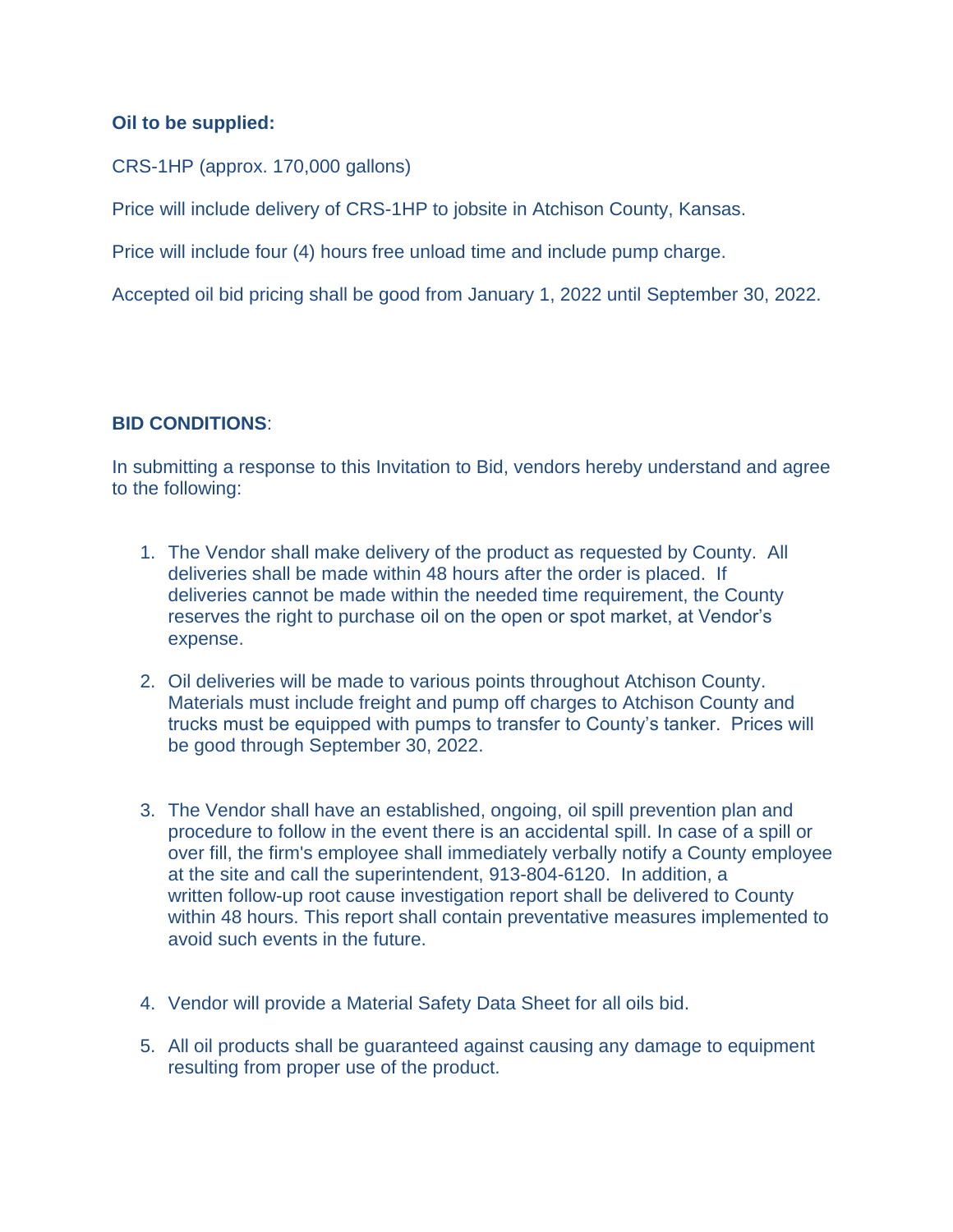- 6. Vendor will be at all times acting as an independent contractor and not as an officer, agent, or employee of the County. As an independent contractor, contractor and any employees of the contractor will not be within the protection of coverage of County's workers' compensation insurance, nor shall contractor, and employees of contractor, be entitled to any current or future benefits provided to employees of the County. Further, County shall not be responsible for withholding of social security, federal, and/or state income tax, or unemployment compensation from payments made by County to contractor.
- 7. Atchison County reserves the right to reject any and/or all bids and responses to these and/or related documents, to accept any item(s) in the bids, to waive any irregularity in the bids, and further if determined to be non-responsive in any form, or if determined to be in the best interest of Atchison County.
- 8. Alternate bids (two or more bids submitted) will be considered for an award. Atchison County reserves the right to make the final determination of actual equivalency or suitability of such bids with respect to requirements outlined herein. The bids submitted, and any further information acquired through interviews, will become and is to be considered a part of the final completed contract. If there is any variance or conflict, the bid specifications will control.
- 9. Bids may not be withdrawn for a period of 30 days immediately following the opening of this Request for Bid.
- 10.The bidder will certify and warrant that goods, personal property, chattels, and equipment sold and delivered are free and clear of any and all liens, or claims of liens, for materials or services arising under, and by virtue of the provisions of K.S.A. Sections 58-201, et seq., and any other lien, right, or claim of any nature or kind whatsoever.
- 11.Each bidder is informed that portions (potentially all) of their bid may become public record at any time after receipt of bids. All confidential or proprietary information should be clearly denoted in bid responses and responders should understand this information will be considered prior to release, however no guarantee is made that information will be withheld from public view.
- 12.County reserves the right to enter into agreements subject to the provisions of the Cash Basis Law (K.S.A. 10-1112 and 10-1113), the Budget Law (K.S.A. 79- 2935). Agreements shall be construed and interpreted so as to ensure that the County shall at all times stay in conformity with such laws, and as a condition of agreements the County reserves the right to unilaterally sever, modify, or terminate agreements at any time if, in the opinion of its legal counsel, the Agreement may be deemed to violate the terms of such law.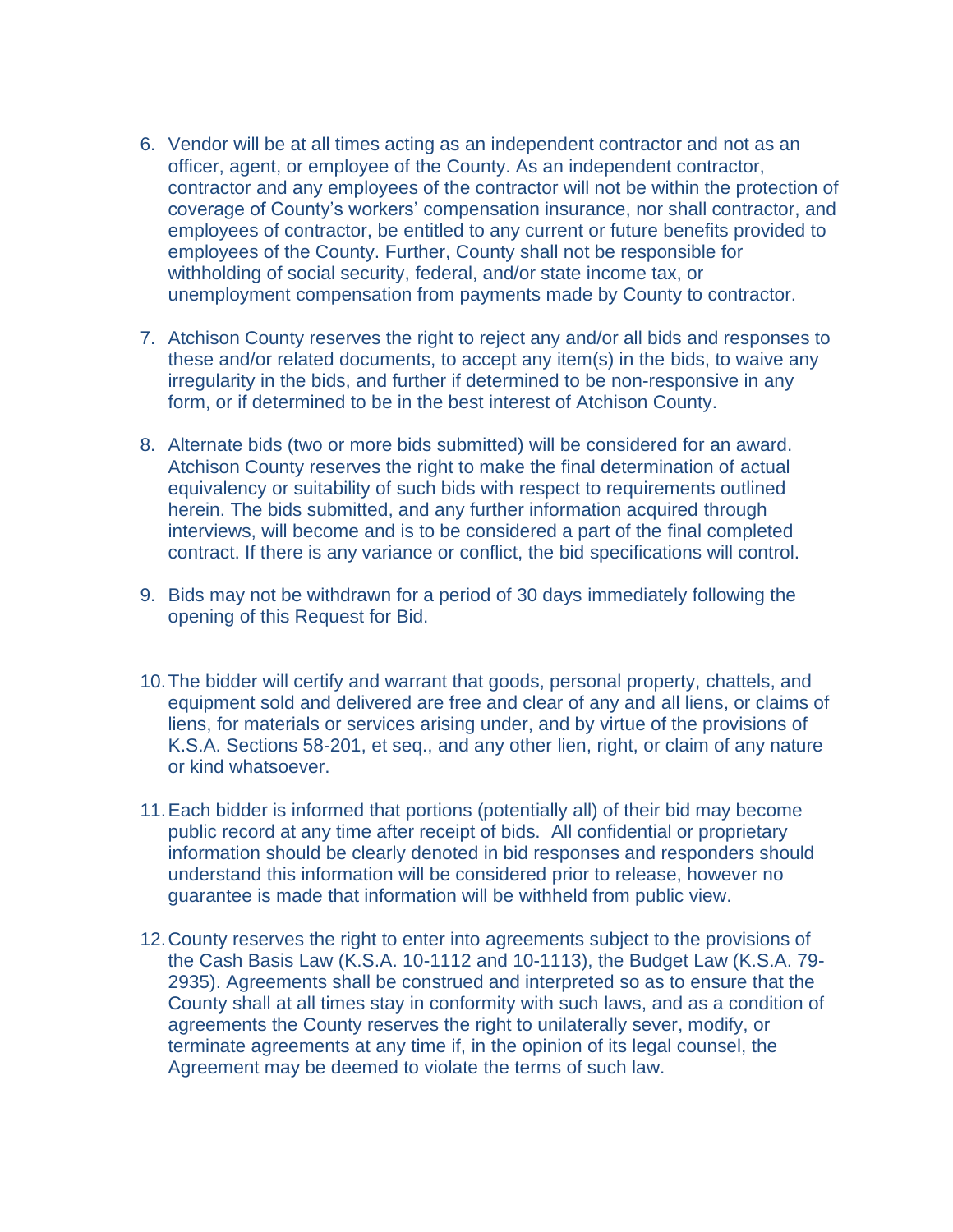- 13.All project participants, consultants, engineers, contractors and subcontractors, must comply with all applicable Federal, State and County laws pertaining to contracts entered into by governmental agencies. All participants must comply with the Americans with Disabilities Act (ADA), including the 2008 ADA Amendments Act, and 2010 ADA Standards for Accessible Design.
- 14.Unless specified elsewhere in the document, all prices quoted must be F.O.B. Destination, Freight Prepaid and Allowed, which will include all delivery, handling, and any other charges related to delivery including surcharges.
- 15.It will be understood that any bid and any and/or all referencing information submitted in response to this Invitation to Bid will become the property of Atchison County, and will not be returned. As a governmental entity, Atchison County is subject to making records available for disclosure after Board of County Commission approval of the recommendation.
- 16.Atchison County will not be responsible for any expenses incurred by any vendor in the development of a response to this Invitation to Bid including any onsite (or otherwise) interviews and/or presentations, and/or supplemental information provided, submitted, or given to Atchison County and/or its representatives. Further, Atchison County will reserve the right to cancel the work described herein prior to issuance and acceptance of any contractual agreement/purchase order by the recommended vendor even if the Board of County Commissioners has formally accepted a recommendation.
- 17.Each bidder certifies that he or she: (1) has no interest (including financial benefit, commission, finder's fee, or any other remuneration) and will not acquire any interest, either direct or indirect, that would conflict in any manner or degree with the performance of bidder's services, or (2) benefit from an award resulting in a "Conflict of Interest". A "Conflict of Interest" will include holding or retaining membership, or employment, on a board, elected office, department, division or bureau, or committee sanctioned by and/or governed by the Atchison County Board of County Commissioners. Bidders will identify any interests, and the individuals involved, on separate paper with the response and will understand that the County, at the discretion of the Purchasing Director in consultation with the County Counselor, may reject their bid/quotation. The bidder certifies that this bid is submitted without collusion, fraud or misrepresentation as to other bidders, so that all bids for the project will result from free, open and competitive bidding among all vendors.